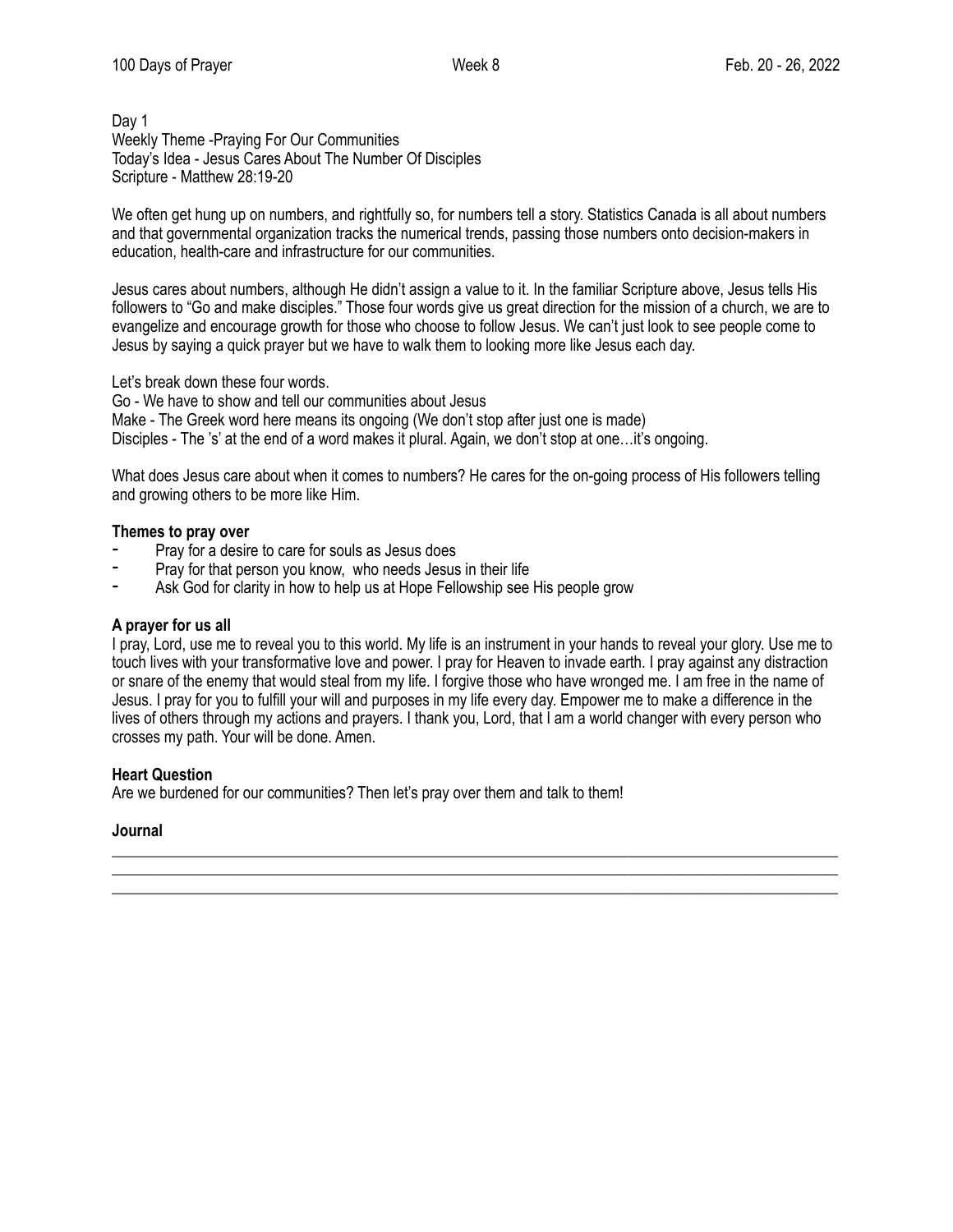## Day 2 Weekly Theme -Praying For Our Communities Today's Idea - Before We Pray For The Future, Let's Celebrate The Past Scripture - Colossians 1:3-13

As we look to the future of Hope Fellowship, let's first take a moment and briefly look at the past. In the late 1980's, some of us were increasingly troubled that our denomination seemed to be leading in a direction that opposed biblical teaching. The thought of a new church surfaced about 2 years prior to it actually being born.

During those bleak 2 years families, began to quietly leave and scatter in various directions to other denominations as they felt lead. Near the end of 1990 a few of us decided to have an information meeting at the Avon hall and we invited Rev. Wally Riegert (the leader of the Congregational Christian Churches of Canada at the time) to come and tell us all about that denomination. The turnout was fairly good but several were just there out of curiosity. The response was hardly encouraging. The Signpost's Crampton news reporter wrote that she felt it would all come to nothing – and humanly I thought she might be right!

However, what does one do when morale is a bit low? Of course the answer is clear – one prays and throws a party! In December of 1990 , we had party at which we enjoyed good fellowship and lots of singing praise. I think only God knows how, out of that, came plans for our first new church service to take place at Helen Stratton's home in Avon January 20<sup>th</sup>, 1991. At that service we had 13 adults and 9 children. I am still in awe at the way God worked to bring back together those families that had left our prior church.

We read in Colossians today of how Paul celebrated what God has done in the life of that church and that he prays for continued growth in the future of that church. Let's thank God for the past years of Hope Fellowship and let's pray for our future years, just as Paul prays for that church in Colossae.

#### **Themes to pray over today**

- Praise God for the stirring to be faithful to the Scriptures back in the 1990
- Thank God for His persevering of His church over these years
- Pray for protection and vision for His church in the Greater Dorchester Area

#### **A Pray For Us All Today**

Heavenly Father, thank You that I am no longer under Your wrath, but by faith have become Your child, and a member of Christ's body. Thank You that He died for my sin and rose again, breaking the power of sin and death in my life, and clothing me in His own righteousness. I pray that I may not be enticed by the things of this world that entrap the sons of disobedience, and pray that Your Holy Spirit would convict many lost souls today of their need of salvation, by faith in Christ. This I ask in His precious name, AMEN.

\_\_\_\_\_\_\_\_\_\_\_\_\_\_\_\_\_\_\_\_\_\_\_\_\_\_\_\_\_\_\_\_\_\_\_\_\_\_\_\_\_\_\_\_\_\_\_\_\_\_\_\_\_\_\_\_\_\_\_\_\_\_\_\_\_\_\_\_\_\_\_\_\_\_\_\_\_\_\_\_\_\_\_\_\_\_\_\_\_\_\_\_\_ \_\_\_\_\_\_\_\_\_\_\_\_\_\_\_\_\_\_\_\_\_\_\_\_\_\_\_\_\_\_\_\_\_\_\_\_\_\_\_\_\_\_\_\_\_\_\_\_\_\_\_\_\_\_\_\_\_\_\_\_\_\_\_\_\_\_\_\_\_\_\_\_\_\_\_\_\_\_\_\_\_\_\_\_\_\_\_\_\_\_\_\_\_ \_\_\_\_\_\_\_\_\_\_\_\_\_\_\_\_\_\_\_\_\_\_\_\_\_\_\_\_\_\_\_\_\_\_\_\_\_\_\_\_\_\_\_\_\_\_\_\_\_\_\_\_\_\_\_\_\_\_\_\_\_\_\_\_\_\_\_\_\_\_\_\_\_\_\_\_\_\_\_\_\_\_\_\_\_\_\_\_\_\_\_\_\_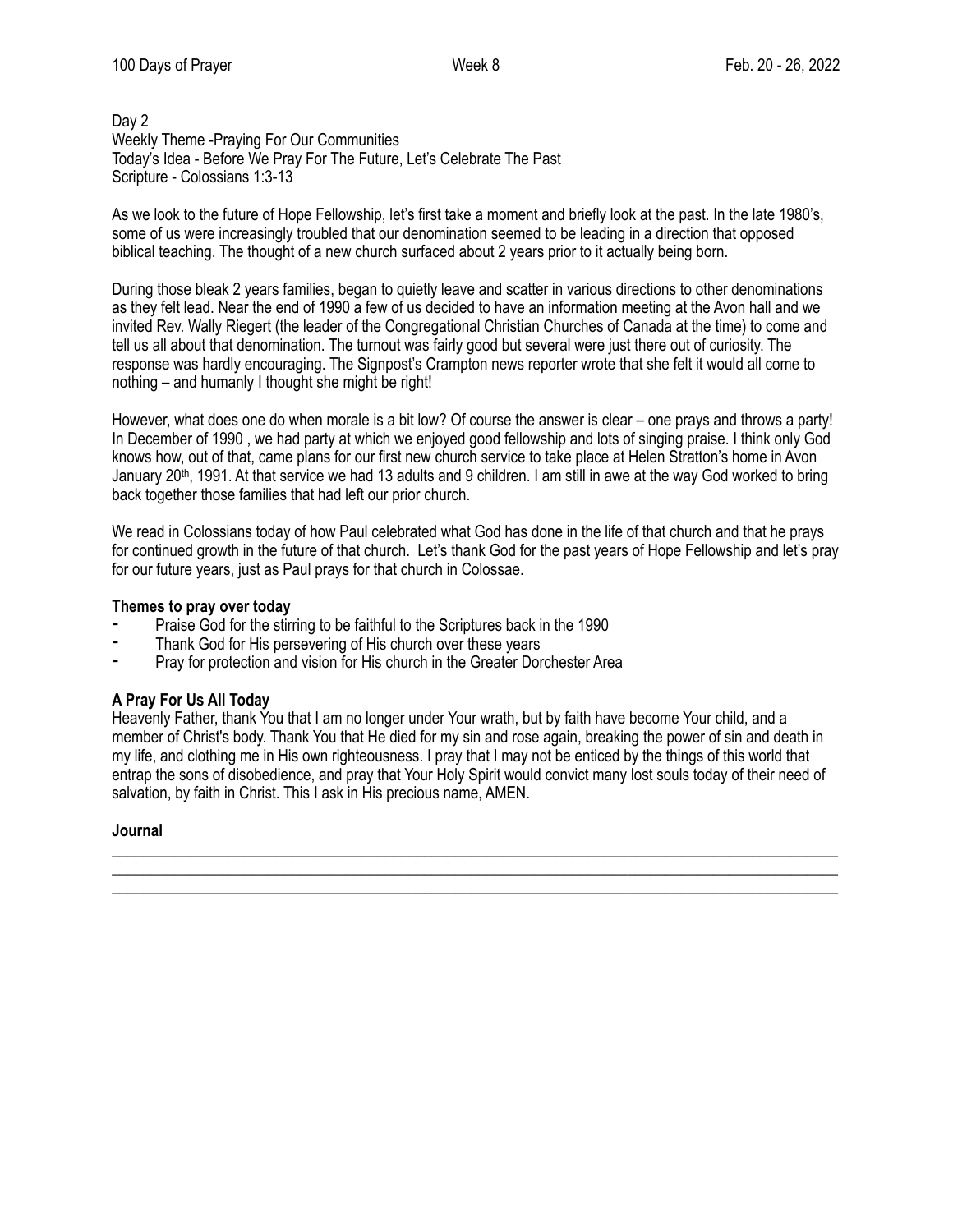# Day 3 Weekly Theme -Praying For Our Communities Today's Idea - Praying For Putnam and Dorchester Scripture - Jeremiah 29:4-9

As we pray for our communities this week, we are reminded in the passage above from the book of Jeremiah to pray for welfare of the places we live. In Jeremiah 29:7, the exiled people are encouraged to pray for the people who took them captive. How much more should we pray for our neighbours and leaders of our communities?

Today, we lift up Putnam and Dorchester, and for the rest o the week we will lift up other communities in our region. Our prayer themes will be quite similar and that's quite all right. Please lift up the people you know by name in certain positions; government, teaching, healthcare, community servants, whatever and whoever….WE JUST NEED TO PRAY FOR THEM AND THEIR SALVATION. Let's Do THIS!

# **Themes to Pray Today**

- Pray for the people you know in these areas that need Jesus in their lives<br>- Pray for opportunities to share/live Christ to them
- Pray for opportunities to share/live Christ to them
- Pray for the local leaders

# **A Prayer For Us All**

Lord, our Redeemer, bring revival to Putnam and Dorchester. I first pray for spiritual revival, bringing repentance, restoration, and renewed focus on You. May that revival begin in my own heart and spirit right now. May You give wisdom to our local leaders in government, that they would make decisions that honour You and bless these people. May this be a region of light. Amen.

\_\_\_\_\_\_\_\_\_\_\_\_\_\_\_\_\_\_\_\_\_\_\_\_\_\_\_\_\_\_\_\_\_\_\_\_\_\_\_\_\_\_\_\_\_\_\_\_\_\_\_\_\_\_\_\_\_\_\_\_\_\_\_\_\_\_\_\_\_\_\_\_\_\_\_\_\_\_\_\_\_\_\_\_\_\_\_\_\_\_\_\_\_ \_\_\_\_\_\_\_\_\_\_\_\_\_\_\_\_\_\_\_\_\_\_\_\_\_\_\_\_\_\_\_\_\_\_\_\_\_\_\_\_\_\_\_\_\_\_\_\_\_\_\_\_\_\_\_\_\_\_\_\_\_\_\_\_\_\_\_\_\_\_\_\_\_\_\_\_\_\_\_\_\_\_\_\_\_\_\_\_\_\_\_\_\_ \_\_\_\_\_\_\_\_\_\_\_\_\_\_\_\_\_\_\_\_\_\_\_\_\_\_\_\_\_\_\_\_\_\_\_\_\_\_\_\_\_\_\_\_\_\_\_\_\_\_\_\_\_\_\_\_\_\_\_\_\_\_\_\_\_\_\_\_\_\_\_\_\_\_\_\_\_\_\_\_\_\_\_\_\_\_\_\_\_\_\_\_\_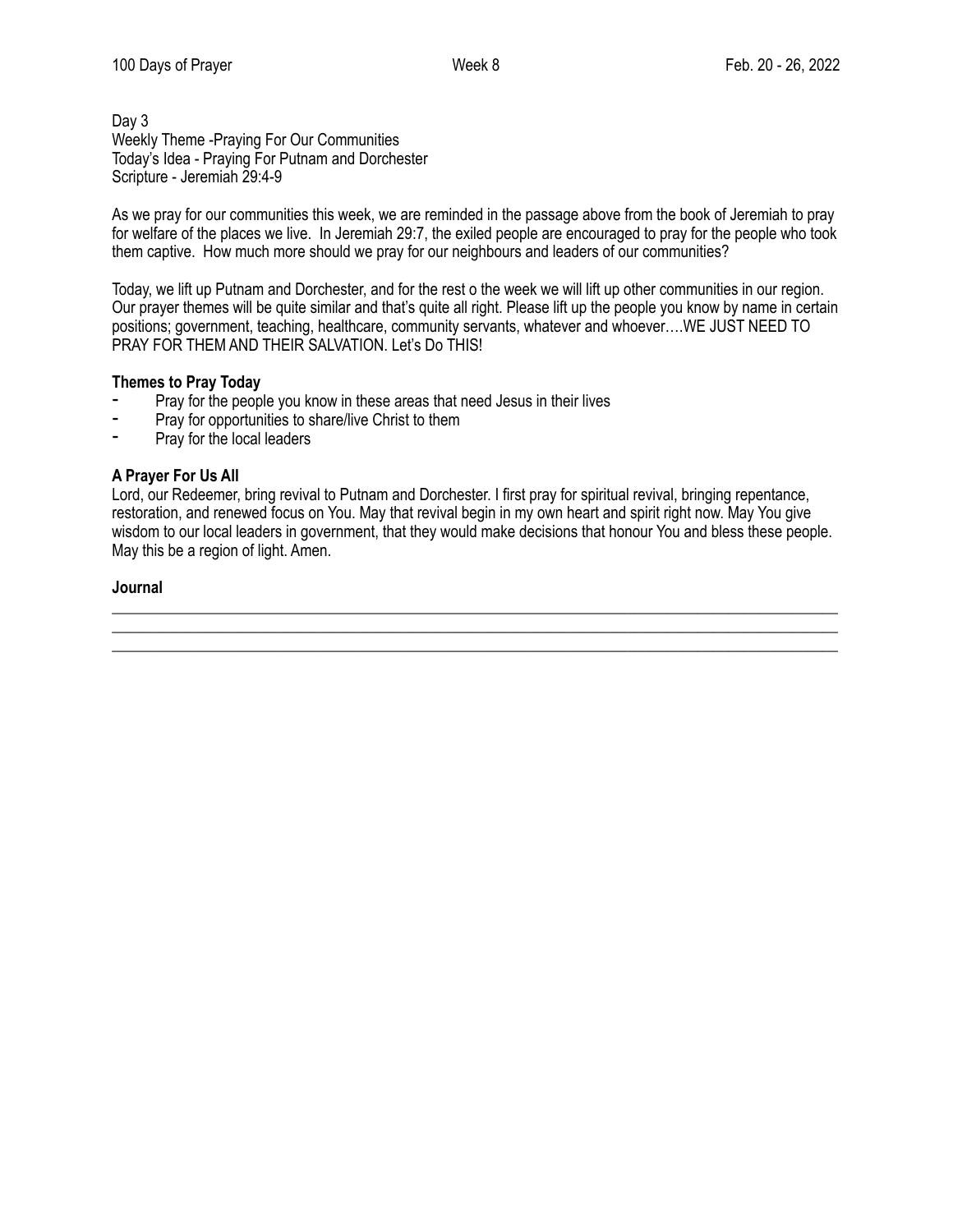Day 4 Weekly Theme -Praying For Our Communities Today's Idea - Praying For Ingersoll and Thamesford Scripture - 2 Chronicles 7:11-18

Today we want to lift up the communities of Ingersoll and Thamesford. You can pray for these communities with the same themes as yesterday or venture down a different road. The Holy Spirit will lead you down that prayer path. Enjoy it.

One thing we need to pray for all people is from verse 14 of the passage listed above…that there would be a humbling in the heart and spirit of a person. Humility is a beautiful trait in a person and it's desperately needed for all to experience the great blessings of a Christian life.

## **Themes to Pray Today**

- Pray for the people you know in these areas that need Jesus in their lives
- Pray for opportunities to share/live Christ to them
- Pray for the local leaders

## **A Prayer For Us All**

Holy God, help us not to seek revenge or bear a grudge against our neighbours in these communities, but to love them as we love ourselves. Help us to forgive those who have wronged us and pray for those who have mistreated us, so You will forgive our offences against You. Soften our hearts, Lord, and theirs as well; to be moved by the Holy Spirit to Jesus Christ. I pray for Ingersoll and Thamesford, that there would be a mighty movement for the Kingdom of God in these communities. Amen.

\_\_\_\_\_\_\_\_\_\_\_\_\_\_\_\_\_\_\_\_\_\_\_\_\_\_\_\_\_\_\_\_\_\_\_\_\_\_\_\_\_\_\_\_\_\_\_\_\_\_\_\_\_\_\_\_\_\_\_\_\_\_\_\_\_\_\_\_\_\_\_\_\_\_\_\_\_\_\_\_\_\_\_\_\_\_\_\_\_\_\_\_\_ \_\_\_\_\_\_\_\_\_\_\_\_\_\_\_\_\_\_\_\_\_\_\_\_\_\_\_\_\_\_\_\_\_\_\_\_\_\_\_\_\_\_\_\_\_\_\_\_\_\_\_\_\_\_\_\_\_\_\_\_\_\_\_\_\_\_\_\_\_\_\_\_\_\_\_\_\_\_\_\_\_\_\_\_\_\_\_\_\_\_\_\_\_ \_\_\_\_\_\_\_\_\_\_\_\_\_\_\_\_\_\_\_\_\_\_\_\_\_\_\_\_\_\_\_\_\_\_\_\_\_\_\_\_\_\_\_\_\_\_\_\_\_\_\_\_\_\_\_\_\_\_\_\_\_\_\_\_\_\_\_\_\_\_\_\_\_\_\_\_\_\_\_\_\_\_\_\_\_\_\_\_\_\_\_\_\_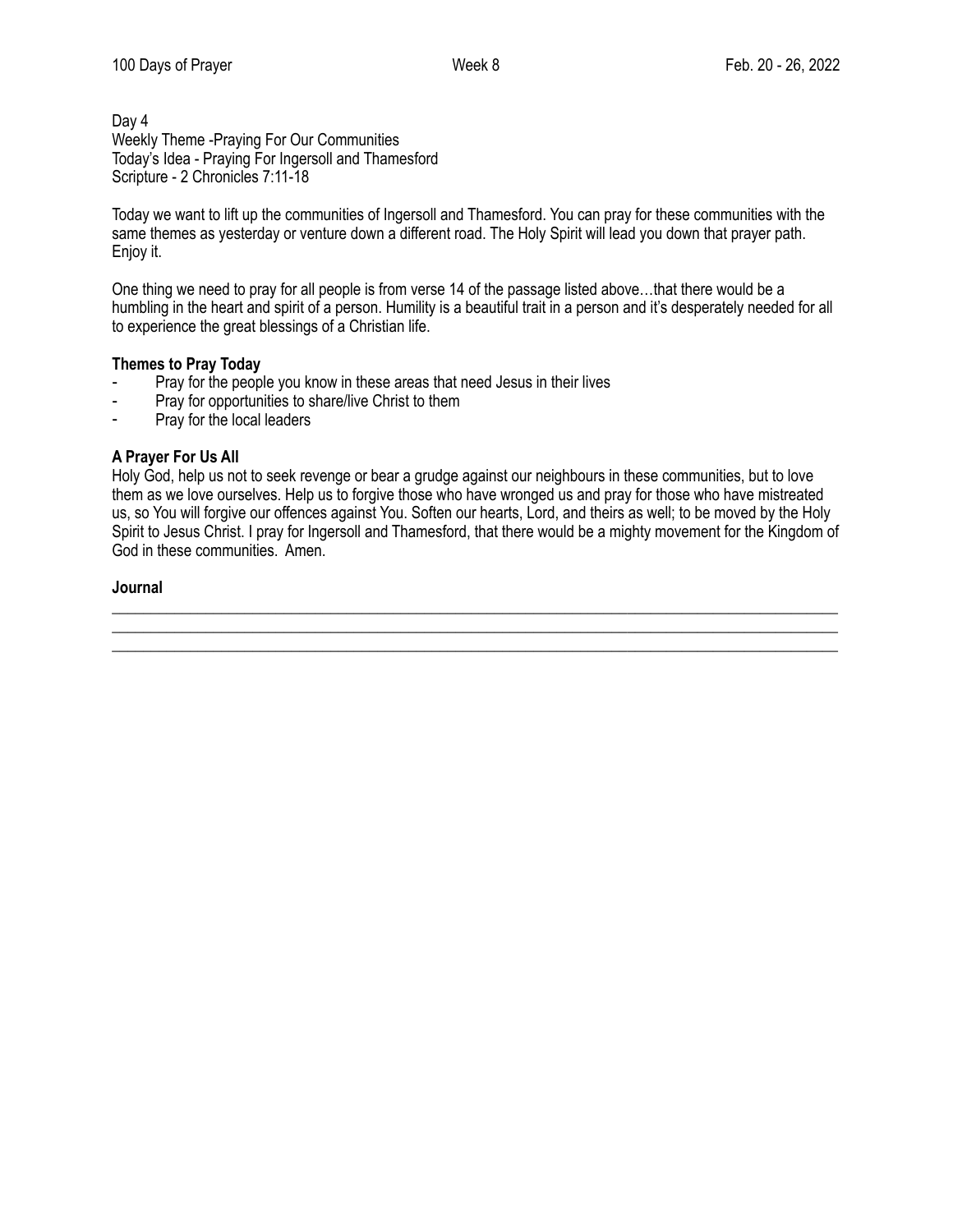Day 5 Weekly Theme -Praying For Our Communities Today's Idea - Praying For Thorndale and Mossley Scripture - Psalm 85

Today we lift up Thorndale and Mossley and pray for blessing, peace and salvation to envelope them, just as David prayed that theme over Israel Ain Psalm 85.

# **Themes to Pray Today**

- Pray for the people you know in these areas that need Jesus in their lives<br>- Pray for opportunities to share/live Christ to them
- Pray for opportunities to share/live Christ to them
- ⁃ Pray for the local leaders

# **A Prayer For Us All**

Mighty One, may Your blessings rain down over these communities. May You bring peace and harmony. May You bring prosperity and hope where there is despair. May You bless our leaders with wisdom and insight where there is confusion and a lack of understanding. May You bless our hearts with Your love and peace and joy where there is hate and unease and grief. Amen.

\_\_\_\_\_\_\_\_\_\_\_\_\_\_\_\_\_\_\_\_\_\_\_\_\_\_\_\_\_\_\_\_\_\_\_\_\_\_\_\_\_\_\_\_\_\_\_\_\_\_\_\_\_\_\_\_\_\_\_\_\_\_\_\_\_\_\_\_\_\_\_\_\_\_\_\_\_\_\_\_\_\_\_\_\_\_\_\_\_\_\_\_\_ \_\_\_\_\_\_\_\_\_\_\_\_\_\_\_\_\_\_\_\_\_\_\_\_\_\_\_\_\_\_\_\_\_\_\_\_\_\_\_\_\_\_\_\_\_\_\_\_\_\_\_\_\_\_\_\_\_\_\_\_\_\_\_\_\_\_\_\_\_\_\_\_\_\_\_\_\_\_\_\_\_\_\_\_\_\_\_\_\_\_\_\_\_ \_\_\_\_\_\_\_\_\_\_\_\_\_\_\_\_\_\_\_\_\_\_\_\_\_\_\_\_\_\_\_\_\_\_\_\_\_\_\_\_\_\_\_\_\_\_\_\_\_\_\_\_\_\_\_\_\_\_\_\_\_\_\_\_\_\_\_\_\_\_\_\_\_\_\_\_\_\_\_\_\_\_\_\_\_\_\_\_\_\_\_\_\_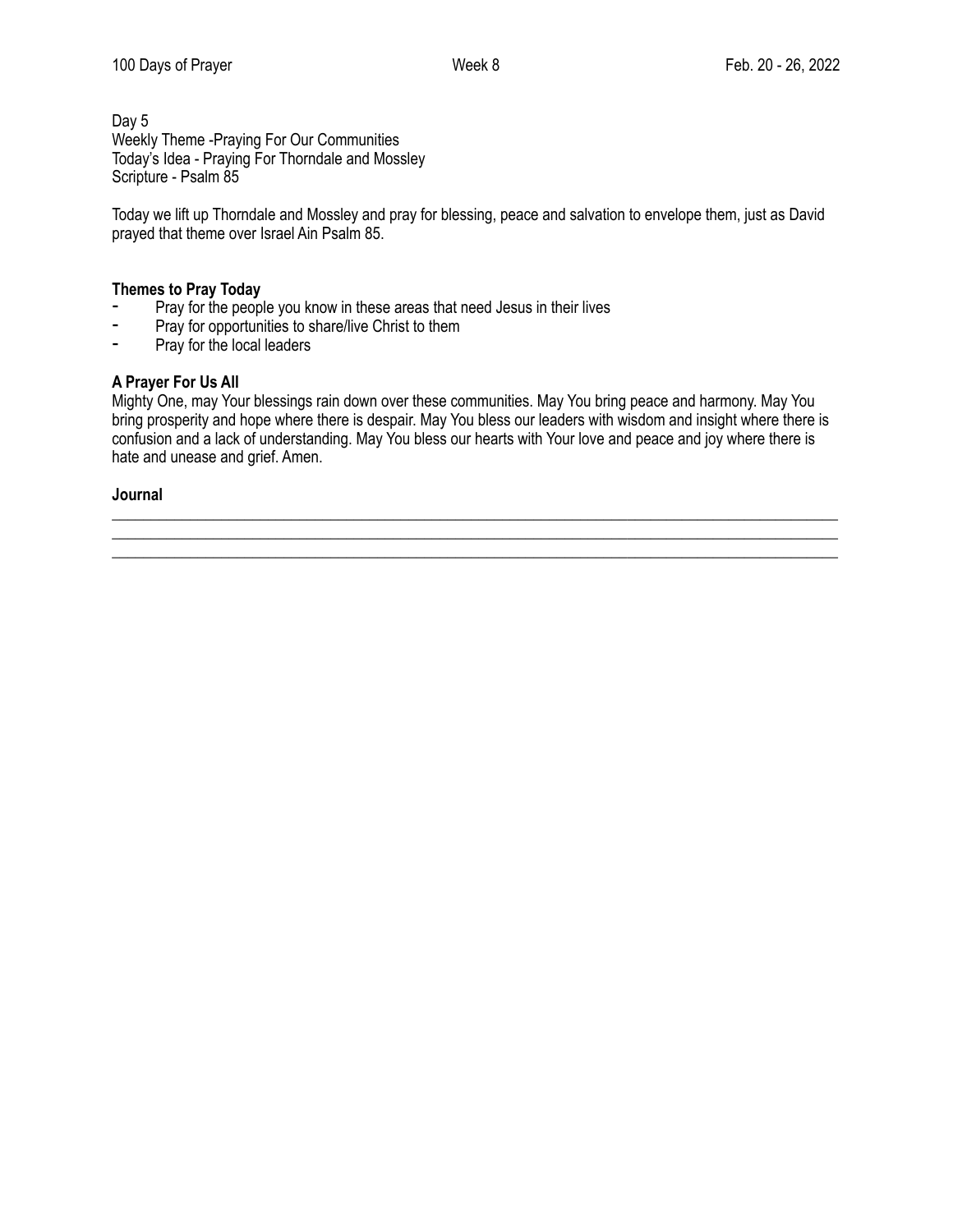## Day 6 Weekly Theme -Praying For Our Communities Today's Idea - Praying For Gladstone and Harrietsville Scripture - 1 Timothy 2:1-6

As we lift up the region that Hope Fellowship is in, we today focus our prayers for the people of Gladstone and Harrietsville (2 little 4 corner hamlets that matter to Christ as well.)

Paul instructs us in the passage above to pray for the salvation of all, because desires the salvation of all. Let's press on.

# **Themes to Pray Today**

- Pray for the people you know in these areas that need Jesus in their lives
- Pray for opportunities to share/live Christ to them
- ⁃ Pray for the local leaders

## **A Prayer For Us All**

Sovereign Lord, You have commanded us to love our neighbours as ourselves. Help me to do that in these communities. Help me understand the problems my fellow people are going through and find ways to help them in ways they need it most. Help me to love others no matter what their circumstance. Help me to receive their love as well. Help me not permit grievances to block giving or receiving love. Amen.

\_\_\_\_\_\_\_\_\_\_\_\_\_\_\_\_\_\_\_\_\_\_\_\_\_\_\_\_\_\_\_\_\_\_\_\_\_\_\_\_\_\_\_\_\_\_\_\_\_\_\_\_\_\_\_\_\_\_\_\_\_\_\_\_\_\_\_\_\_\_\_\_\_\_\_\_\_\_\_\_\_\_\_\_\_\_\_\_\_\_\_\_\_ \_\_\_\_\_\_\_\_\_\_\_\_\_\_\_\_\_\_\_\_\_\_\_\_\_\_\_\_\_\_\_\_\_\_\_\_\_\_\_\_\_\_\_\_\_\_\_\_\_\_\_\_\_\_\_\_\_\_\_\_\_\_\_\_\_\_\_\_\_\_\_\_\_\_\_\_\_\_\_\_\_\_\_\_\_\_\_\_\_\_\_\_\_ \_\_\_\_\_\_\_\_\_\_\_\_\_\_\_\_\_\_\_\_\_\_\_\_\_\_\_\_\_\_\_\_\_\_\_\_\_\_\_\_\_\_\_\_\_\_\_\_\_\_\_\_\_\_\_\_\_\_\_\_\_\_\_\_\_\_\_\_\_\_\_\_\_\_\_\_\_\_\_\_\_\_\_\_\_\_\_\_\_\_\_\_\_